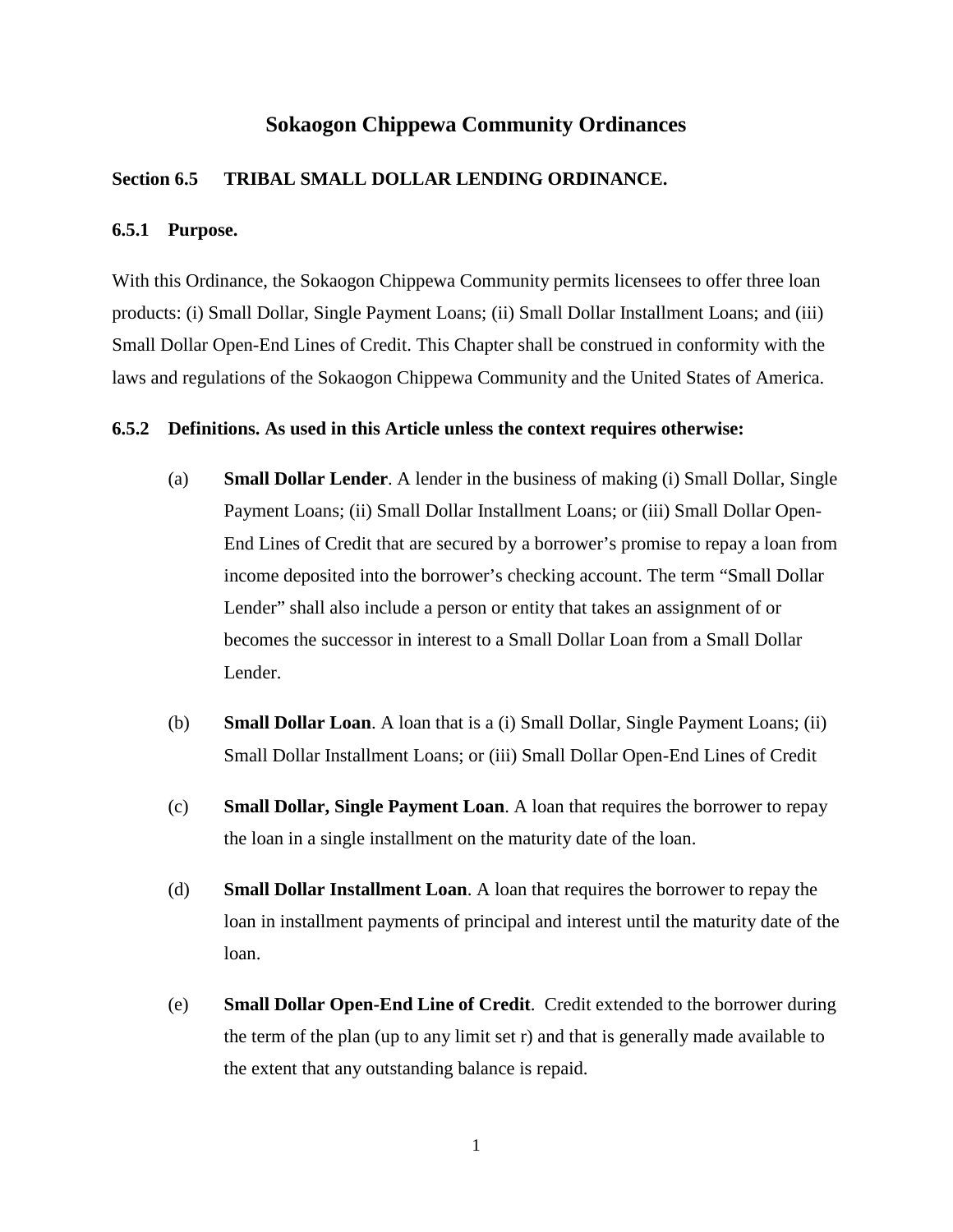- (f) **Borrower**. A consumer who is a natural person who receives a Small Dollar Loan or Small Dollar Open-End Line of Credit.
- (g) **Cancel**. To annul the Small Dollar Loan agreement in accordance with this Ordinance and, with respect to the Small Dollar Loan agreement returning the borrower and the Small Dollar Lender to their financial condition prior to the origination date of the Small Dollar Loan.
- (h) **Tribal Council**. The Tribal Council of the Sokaogon Chippewa Community.
- (i) **Tribal Court**. The Tribal Court of the Sokaogon Chippewa Community.

# **6.5.3 License required.**

- (a) Within 60 days of the effective date of the ordinance enacting this Article, any Small Dollar Lender operating on the Reservation of the Sokaogon Chippewa Community shall apply for and obtain a License to operate as a Small Dollar Lender. The license and fee paid for the license shall be in addition to any business license required by Tribal law. A person or entity that acquires the interest of a Small Dollar Lender in a Small Dollar Loan shall not be required to obtain a license unless that person or entity acquires the rights to Small Dollar Loans that originate on the Sokaogon Chippewa Community Reservation on a regular basis.
- (b) A separate license shall be required for each location a Small Dollar Lender operates on the Reservation and each license must be renewed annually.
- (c) The license application shall be in a form to be determined by the Tribal Council.
- (d) The Tribal Council shall require the Small Dollar Lender to report its fee schedule in the Small Dollar Lender's license application for each type of Small Dollar Loan it originates.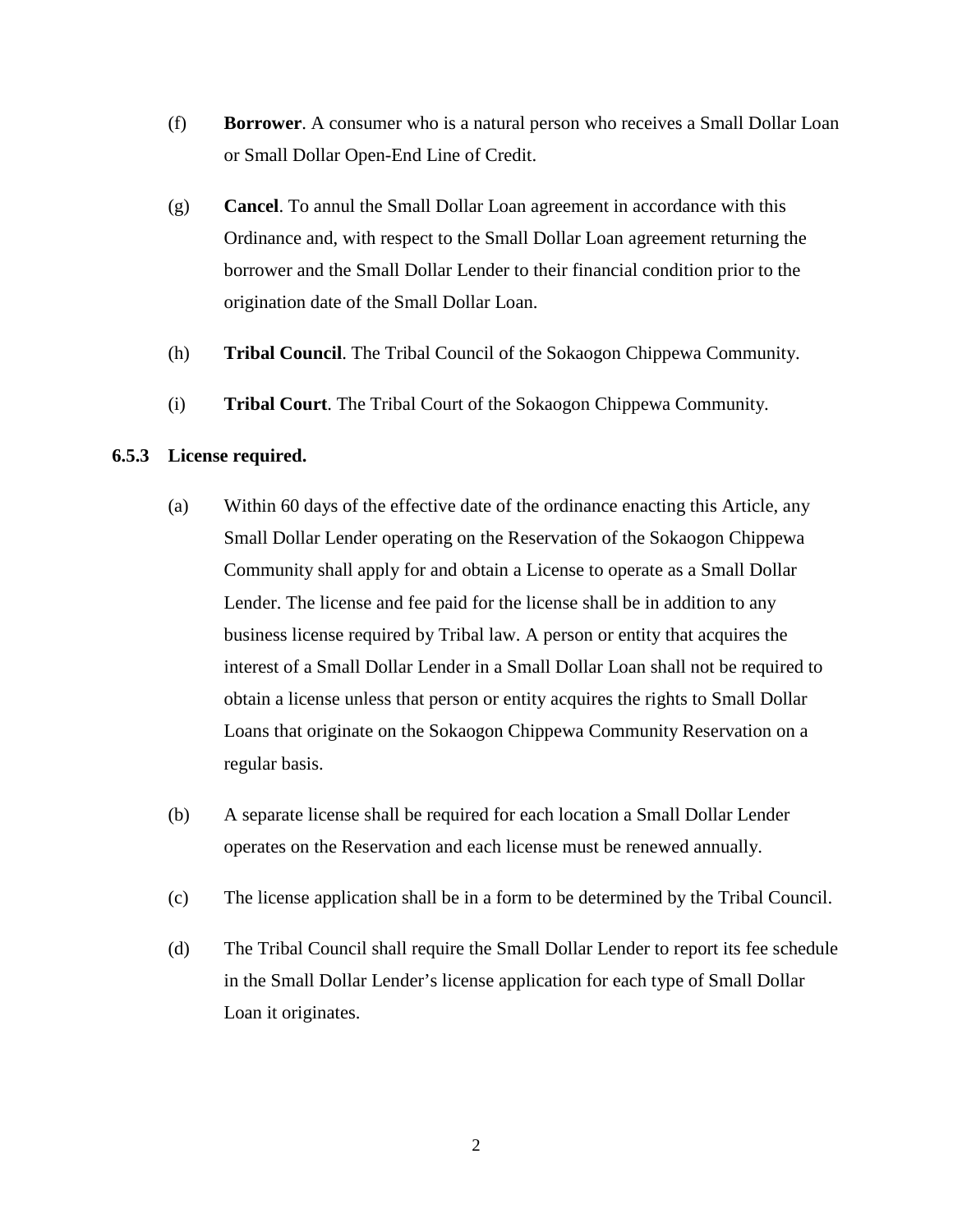- (e) No person shall operate a Small Dollar lending business or loan any funds as a Small Dollar Loan without a current license to do business issued by the Sokaogon Chippewa Community Tribal Council.
- (f) The amount of the license fee shall be set by Council resolution.

# **6.5.4 Administrative Authority.**

- (a) The Tribal Council is authorized and directed to enforce all provisions of this Article. The Tribal Council shall have the power to investigate any and all complaints regarding alleged violations of this Article. The Tribal Council may delegate any or all authority granted under this Section to a designee.
- (b) The Tribal Council is authorized to adopt and enforce administrative rules interpreting and applying this Article. The Tribal Council or designee shall make written findings of fact and conclusions of law to support all administrative rules.
- (c) Prior to adoption of a new administrative rule, the Tribal Council shall give public notice of the terms of the proposed rule, and shall conduct a public hearing to consider public comment. Public notice shall be given when administrative rules have been adopted. At the public hearing, the Tribal Council or designee shall hear oral and written testimony concerning the proposed rule. The Tribal Council shall have the power to establish and limit the matters to be considered at the hearing, to prescribe procedures for the conduct of the hearings, to hear evidence, and to preserve order.
- (d) The Tribal Council shall adopt, modify or reject the proposed rule after considering testimony received during the public hearing.
- (e) Unless otherwise stated, all rules shall be effective upon adoption by the Tribal Council. Copies of all current rules shall be available to the public upon request.
- (f) Notwithstanding any other provision of this section, the Tribal Council may adopt an interim rule without prior public notice upon a finding that failure to act promptly may result in serious prejudice to the public interest or the interest of the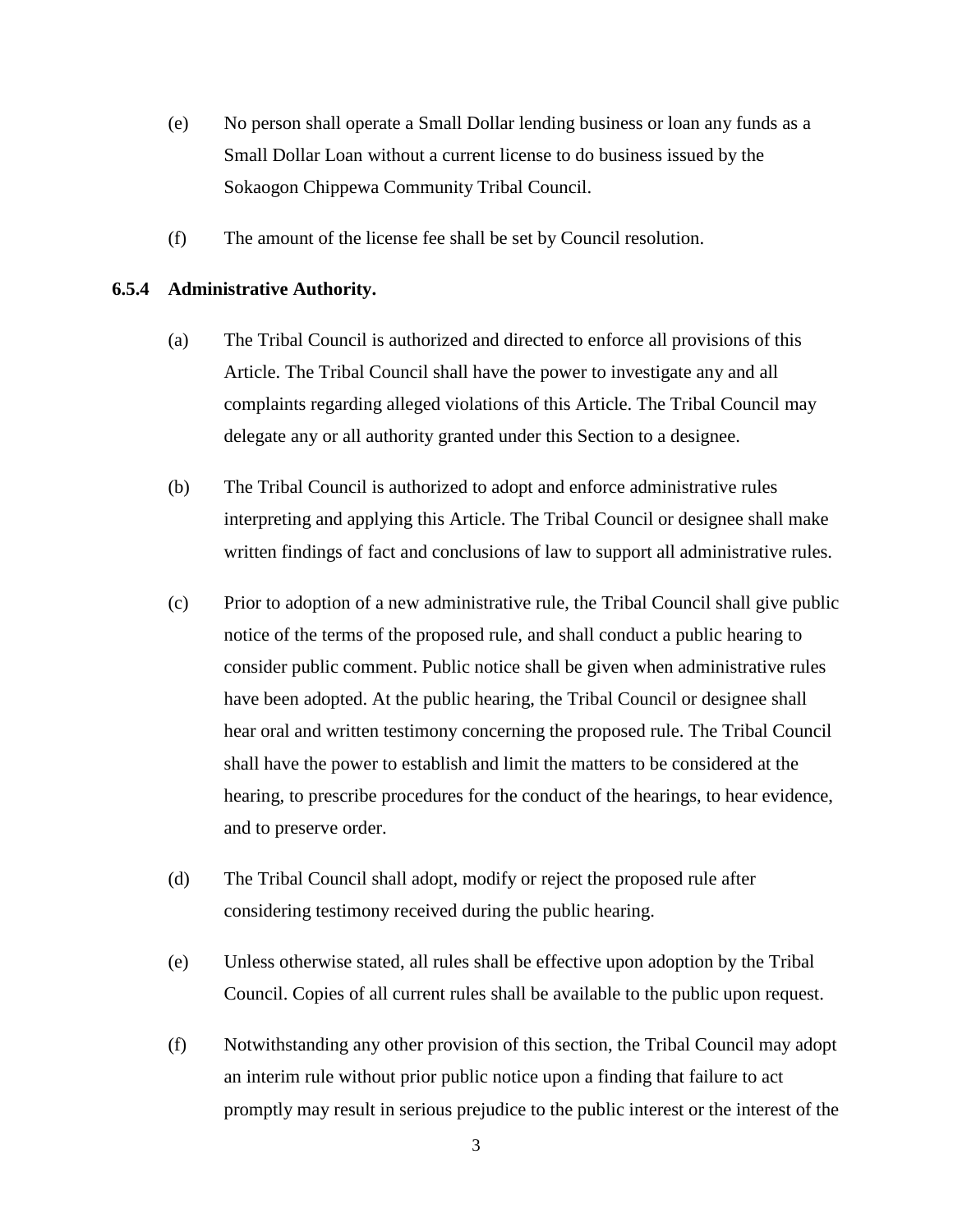affected parties. Such interim rules shall detail the specific reasons for such prejudice. Any interim rule adopted pursuant to this paragraph shall be effective for a period not to exceed 180 days.

(g) **Inspection of Records**. The Sokaogon Chippewa Community has the right to review and/or copy the records of any Small Dollar Lender for purposes of auditing or complaint resolution. Such records shall be made available for inspection during normal business hours within 24 hours of written notice by the Tribal Council or its designee.

## **6.5.5 Limitations on Refinance and Renewal.**

A Small Dollar Lender may not refinance or renew a Small Dollar, Single Payment Loan more than five (5) times unless the Borrower pays at least 10% of the principal of the original Small Dollar Single Payment Loan by the payment due date. The Small Dollar Lender shall disclose this requirement to the Borrower in a minimum of bold 12 point type before the Borrower becomes obligated on the Small Dollar Single Payment Loan.

## **6.5.6 Cancellation of Small Dollar Loan.**

- (a) A Small Dollar Lender shall cancel a Small Dollar Loan without any charge to the Borrower if, before midnight of the next business day, the Borrower:
	- (1) Informs the Small Dollar Lender by telephone or in writing that the Borrower wishes to cancel the Small Dollar Loan and any future payment obligations; and
	- (2) Returns to the Small Dollar Lender the uncashed check or proceeds given to the Borrower by the Small Dollar Lender or cash in an amount equal to the principal amount of the Small Dollar Loan.
- (b) A Small Dollar Lender shall conspicuously disclose to each Borrower the right to cancel a Small Dollar Loan as described in this section is available to the Borrower. The Small Dollar Lender shall disclose this requirement to the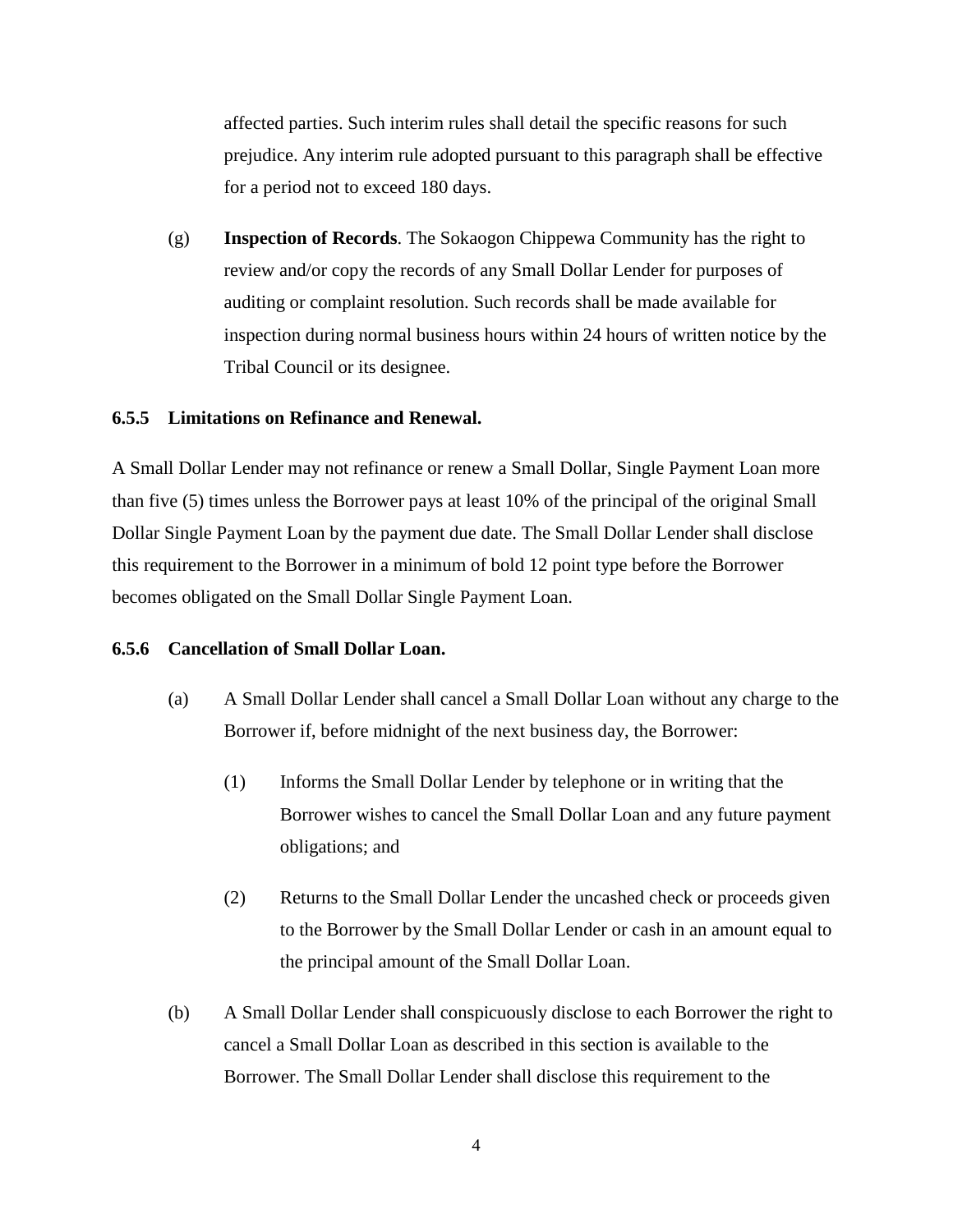Borrower in a minimum of bold 12 point type before the Borrower becomes obligated on the Small Dollar Loan.

#### **6.5.7 Payment Plan for a Small Dollar, Single Payment Loan.**

- (a) A Small Dollar Lender and a Borrower may agree to convert a Small Dollar Single Payment Loan into a Small Dollar Installment Loan at any time. The Small Dollar Installment Loan shall not require the Borrower to pay a greater amount of interest than provided by the lending agreement, or allowed by Tribal Law or federal law, whichever is less. Each payment plan shall be in writing and acknowledged by both the Small Dollar Lender and the Borrower.
- (b) After a Small Dollar Single Payment Loan has been renewed to the maximum number of times allowed by Tribal Law, this article or otherwise applicable federal law, whichever is less, and prior to default on the Small Dollar, Single Payment Loan, a Small Dollar Lender shall allow a Borrower to convert the Borrower's Small Dollar Loan into a Small Dollar Installment Loan. The Small Dollar Installment Loan shall not require the Borrower to pay a greater amount of interest than allowed by the lending agreement, Tribal Law, or federal law, whichever is less. Each Small Dollar Installment Loan shall be in writing and acknowledged by both the Small Dollar Lender and the Borrower.
- (c) A Small Dollar Lender shall disclose to each Borrower that conversion to a Small Dollar Installment Loan described in this section is available to the Borrower after the Small Dollar, Single Payment Loan has been renewed the number times allowed by Tribal Law or federal law, whichever is less. The Small Dollar Lender shall disclose this requirement to the Borrower in a minimum of bold 12 point type before the borrower becomes obligated on the Small Dollar, Single Payment Loan.
- (d) The Small Dollar Lender shall not assess any fee, interest charge or other charge to the Borrower as a result of converting the Small Dollar, Single Payment Loan into a Small Dollar Installment Loan.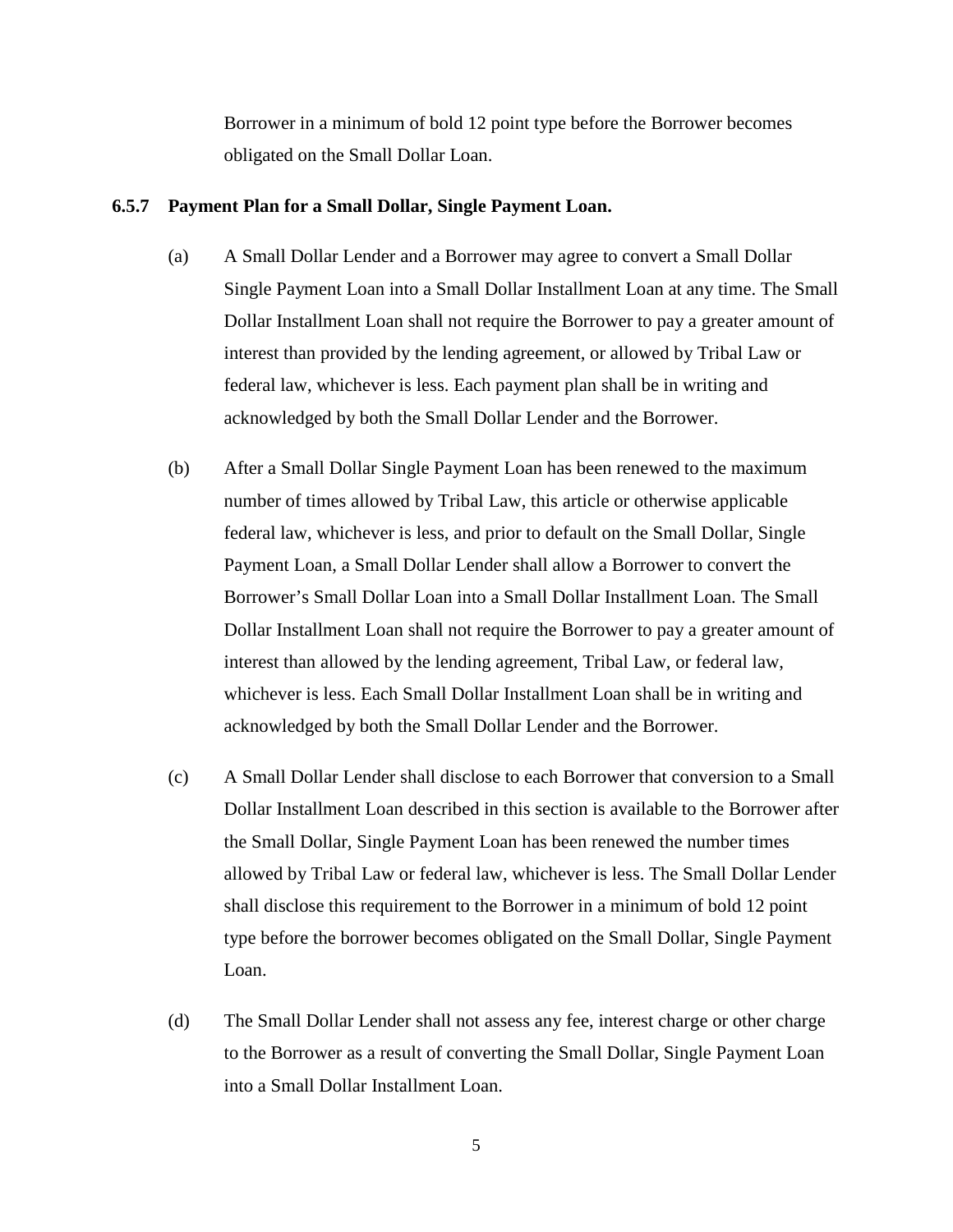- (e) Any Small Dollar Installment Loan that is entered into pursuant to this provision must provide for the payment of the total of payments due over a period of no fewer than 60 days in three or more payments. The Borrower may pay the total of payments due on the payment plan at any time. Small Dollar Installment Loans that are not originated pursuant to this section are not subject to the term and payment limitations in this paragraph. The Small Dollar Lender may not assess any penalty, fee or other charge to the Borrower for prepayment of the amount then owed under the payment plan.
- (f) A Small Dollar Lender's violation of the terms of a Small Dollar Installment Loan entered into with a Borrower under this section constitutes a violation of this Article. If a Small Dollar Lender enters into a Small Dollar Installment Loan with a Borrower through a third party that is representing the Borrower, the Small Dollar Lender's failure to comply with the terms of that payment plan constitutes a violation of this Section.
- (g) The Small Dollar Lender may transfer or assign its interest in the Small Dollar loan to a third party.

## **6.5.7 Payment Plan for Small Dollar Installment Loan**

The Small Dollar Lender may offer Small Dollar Installment Loans with a term of not more than one year. A Small Dollar Installment Loan may not be renewed but a Small Dollar Lender may refinance a Small Dollar Installment Loan into another Small Dollar Installment Loan.

## **6.4.8 Finance Charges.**

- (a) **Small Dollar Lines of Credit**. With respect to Small Dollar Lines of Credit, a Small Dollar Lender and Borrower may contract for and receive any finance charge agreed to by the parties.
- (b) **Small Dollar, Single Payment Loans and Small Dollar Installment Loans**. With respect to a Small Dollar Single Payment Loan or a Small Dollar Installment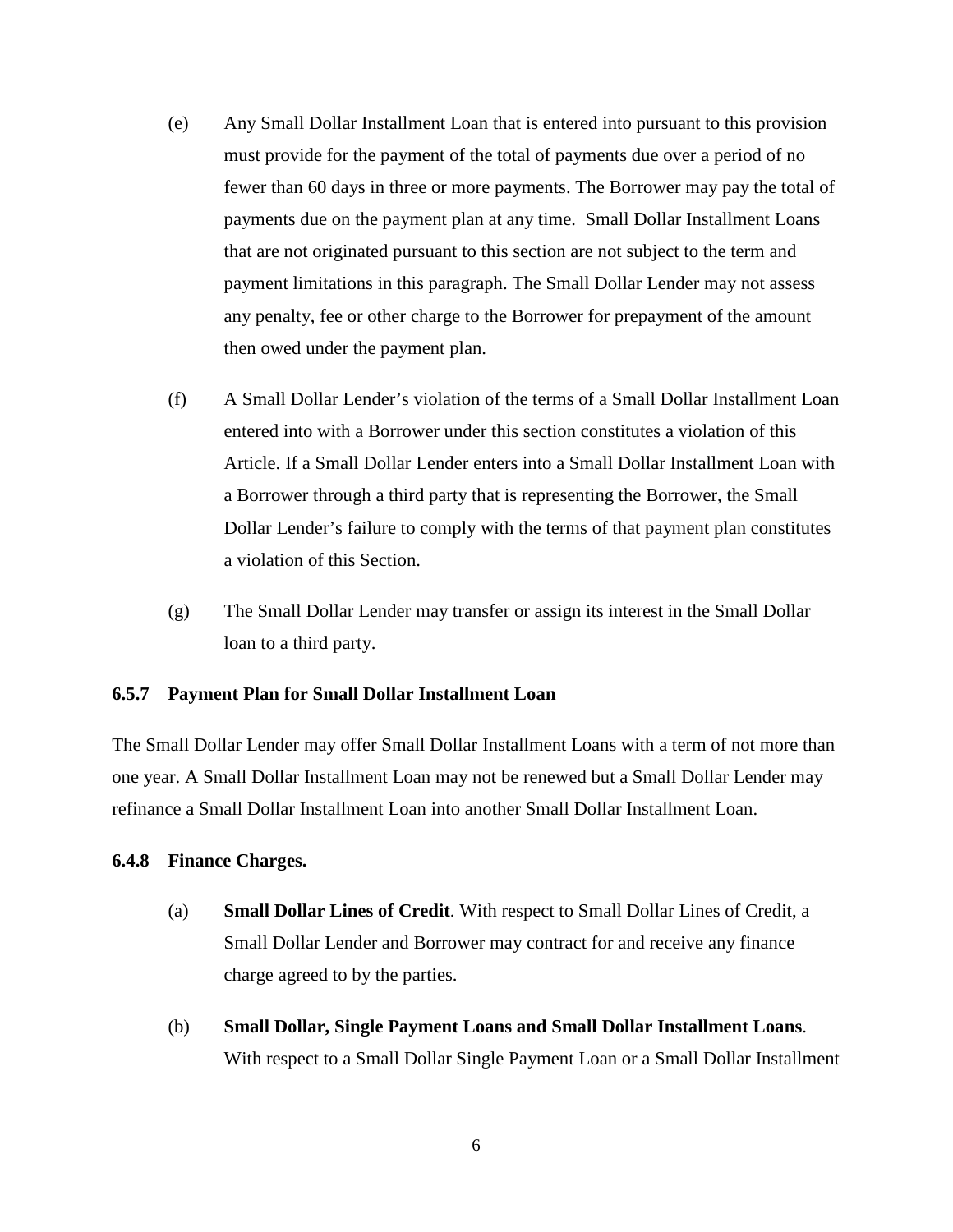Loan, a Small Dollar Lender and Borrower may contract for and receive any finance charge agreed to by the parties.

## **6.5.9 Other Charges.**

A creditor also may contract for and receive charges for official fees and taxes, and insurance, provided all such charges are bona fide, reasonable in amount if not otherwise set by law, and not for the purpose of circumvention of this Chapter. A delinquency charge may also be collected on any installment not paid within ten (10) days after its due date in an amount not to exceed five dollars (\$5.00) or five percent (5%) of the unpaid installment, whichever is less. A delinquency charge may be collected only once on an installment.

#### **6.5.10 Agreements and Practices.**

- **(a)** The following federal consumer financial laws and regulations, as implemented and enforced by the Consumer Finance Protection Bureau, are incorporated by reference and adopted into this Ordinance:
	- 1. **The Truth in Lending Act (TILA)** and its implementing regulation, **Regulation Z**, 12 C.F.R Part 1026, as amended, which requires lenders to disclose loan terms and Annual Percentage Rates. Regulation Z also requires lenders to provide advertising disclosures, credit payments properly, process credit balances in accordance with its requirements, and provide periodic statements. The Regulation includes different requirements for open- and closed-end loans;
	- 2. **The Electronic Fund Transfer Act (EFTA)** and its implementing regulation, **Regulation E**, 12 C.F.R. Part 1005, as amended, which protects consumers engaging in electronic fund transfers. Among other things, Regulation E prohibits lenders from requiring, as a condition of loan approval, a customer's authorization for loan repayment through a recurring electronic funds transfer (EFT), except in limited circumstances;
	- 3. **The Fair Debt Collection Practices Act (FDCPA)**, and its implementing regulation, **Regulation F**, 12 C.F.R. Part 1006, which governs collection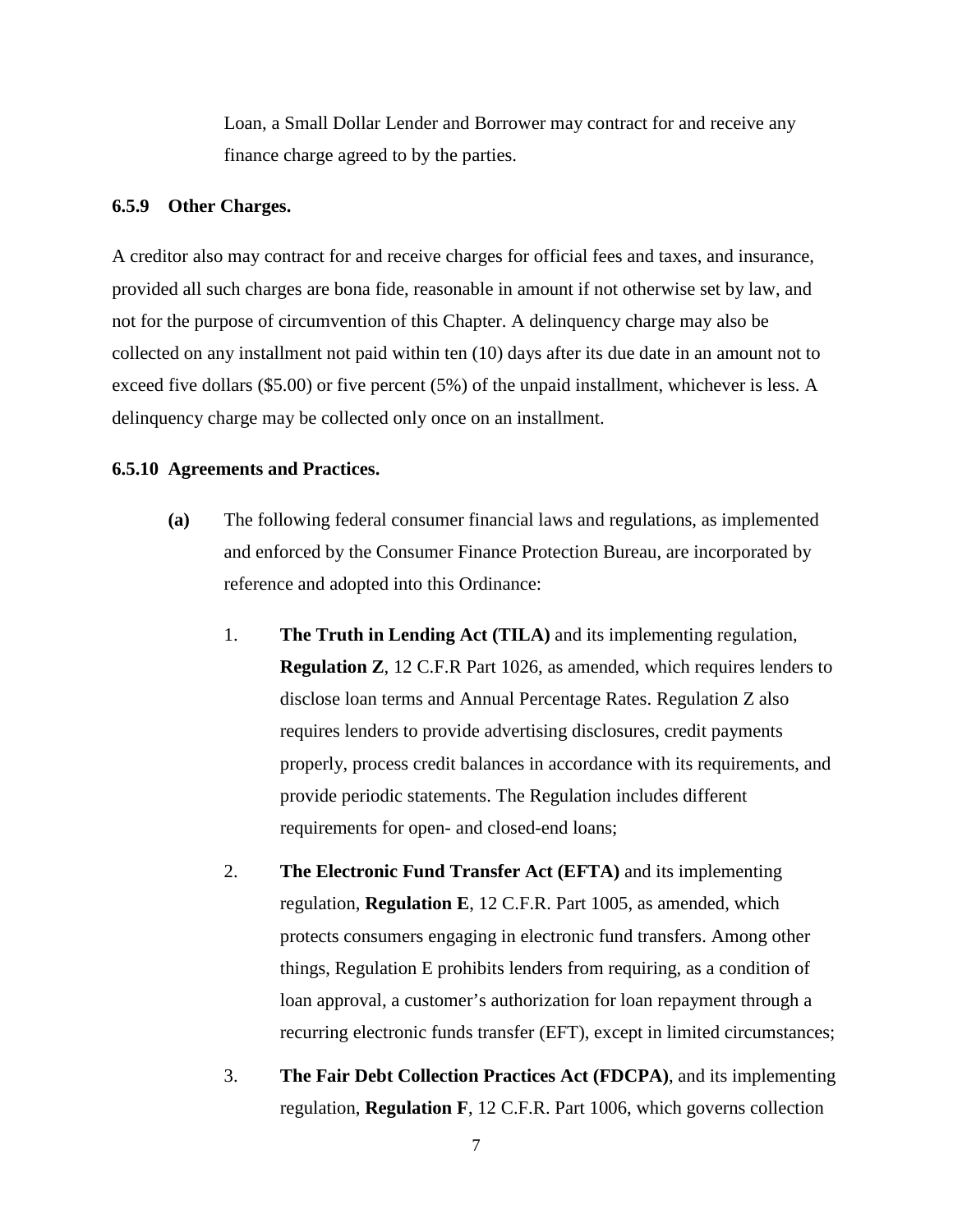activities conducted by: (1) third-party collection agencies collecting on behalf of lenders; (2) lenders collecting their own debt using an assumed name, to suggest that a third person is collecting or attempting to collect such debt; and (3) any collection agency that acquires the debt if the collector acquired the debt when it already was in default;

- 4. **The Fair Credit Reporting Act (FCRA)** and its implementing regulation, **Regulation V**, 12 C.F.R. Part 1022, which requires that furnishers of information to consumer reporting agencies ensure the accuracy of data placed in the consumer reporting system. Additionally, the FCRA prohibits the use of consumer reports for impermissible purposes, and it requires users of consumer reports to provide certain disclosures to consumers. The FCRA also limits certain information sharing between affiliated companies;
- 5. **The Gramm-Leach-Bliley Act (GLBA)** and its implementing regulation, **Regulation P**, 16 C.F.R. Part 1016, which prevents financial institutions from impermissibly sharing a consumer's nonpublic personal information with third parties, and it requires that financial institutions disclose their privacy policies;
- 6. **The Equal Credit Opportunity Act (ECOA)** and its implementing regulation, **Regulation B**, 12 C.F.R. Part 1002, which set forth requirements for accepting applications and providing notice of any adverse action, and they prohibit discrimination against any borrower with respect to any aspect of a credit transaction: (1) on the basis of race, color, religion, national origin, sex or marital status, or age (provided the applicant has the capacity to contract), (2) because all or part of the applicant's income derives from any public assistance program; or (3) because the applicant has in good faith exercised any right under the Consumer Credit Protection Act.
- 7. Military Lending Act.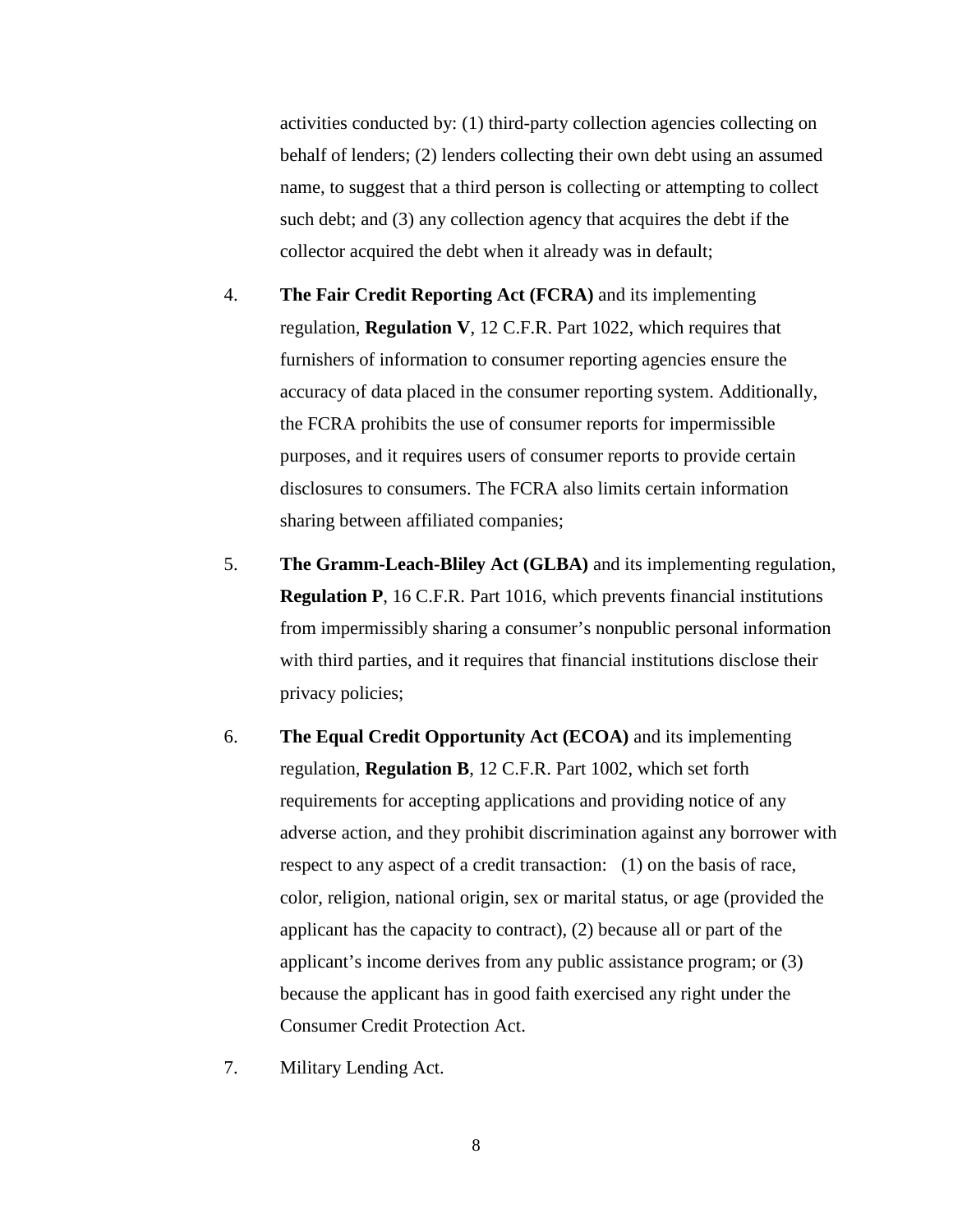- (b) Lenders shall not engage in potentially unfair, deceptive, or abusive acts or practices with respect to Lenders' interactions with Consumers. The standards used in assessing whether a practice or activity of Lender is unfair, deceptive, or abusive are:
	- 1. A representation, omission, act, or practice is deceptive when:
		- A. the representation, omission, act, or practice misleads or is likely to mislead the consumer;
		- B. the consumer's interpretation of the representation, omission, act, or practice is reasonable under the circumstances; and
		- C. the misleading representation, omission, act, or practice is material.
	- 2. An act or practice is unfair when:
		- A. it causes or is likely to cause substantial injury to consumers;
		- B. the injury is not reasonably avoidable by consumers; and
		- C. the injury is not outweighed by countervailing benefits to consumers or to competition.
	- 3. An act or practice is abusive which:
		- A. materially interferes with the ability of a consumer to understand a term or condition of a consumer financial product or service; or
		- B. takes unreasonable advantage of:
			- (1) a lack of understanding on the part of the consumer of the material risks, costs, or conditions of the product or service;
			- (2) the inability of the consumer to protect its interests in selecting or using a consumer financial product or service; or
			- (3) the reasonable reliance by the consumer on a covered person to act in the interests of the consumer.
- (c) **Truth in Lending**. With respect to Lender's disclosures to the consumer or borrower of the terms of the Small Dollar Loan Transaction, lending practices shall be governed by the provisions set forth in Federal Reserve Board Regulation Z, 12 C.F.R Part 1026, as amended, which is adopted herein by reference. In case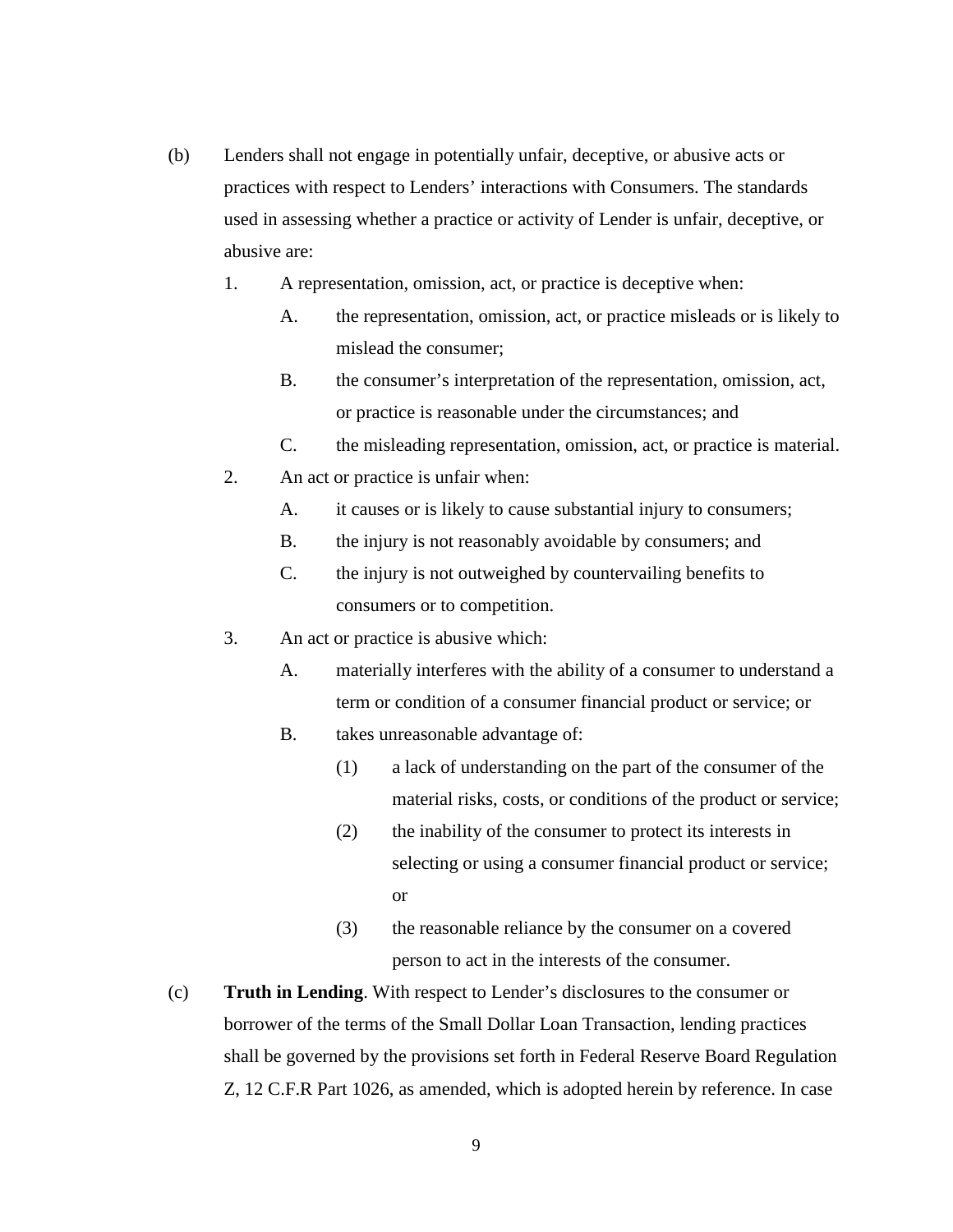of conflict, the provisions of this Small Dollar Lending Ordinance shall apply to the extent that the provisions of this Ordinance are more restrictive than the federal counterpart.

(d) **Notice to Consumer.** The Small Dollar Lender shall give to the consumer a copy of any writing evidencing a consumer credit transaction. The writing shall contain a clear and conspicuous notice informing the consumer that he should not sign before reading it, that she/he is entitled to a copy of it, and that she/he is entitled to prepay the unpaid balance at any time without penalty and may be entitled to a refund of unearned charges in accordance with law. The following notice, if clear and conspicuous, complies with this Section.

# NOTICE TO CONSUMER:

- 1. Do not sign this paper before you read it.
- 2. You are entitled to a copy of this paper.
- 3. You may prepay the unpaid balance at any time without penalty and may be entitled to a refund of unearned charges in accordance with law.
- (e) **Changes in Small Dollar Open End Lines of Credit**. Changes in the terms or conditions or method of determining the balance of a Small Dollar Open End Line of Credit are effective only if Small Dollar Lender provides the notice required under Regulation Z.
- (f) **Receipts for Payment**. A Small Dollar Lender shall provide a written receipt upon each payment or a periodic statement as required by Regulation Z, which receipt or statement may be in electronic form.
- (g) **Co-Signers**. A person is not obligated as a co-signer with respect to a consumer transaction unless, before or at the time of signing, he receives a notice substantially similar to the following: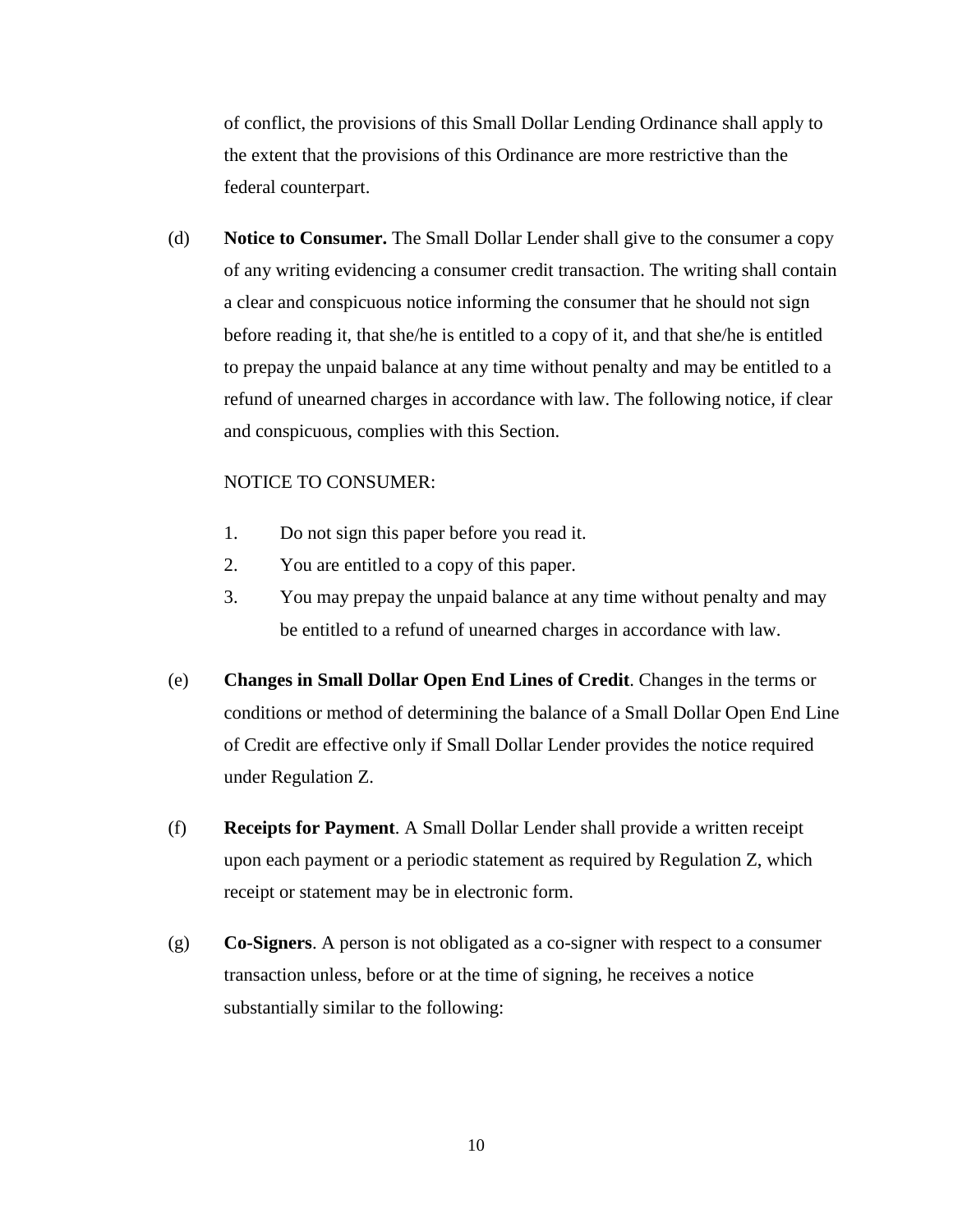# **NOTICE**

You agree to pay the debt identified below although you may not personally receive any property, services, or money. You may be sued for payment although the person who receives the property, services, or money is able to pay. This Notice is not the contract that obligates you to pay. Read the contract for the exact terms of the debt.

| Kind of Debt <b>Exercise 2018</b>      |
|----------------------------------------|
| I have received a copy of this Notice. |

Date: \_\_\_\_\_\_\_\_\_\_\_\_\_\_\_\_\_\_\_\_\_\_\_ Signed:\_\_\_\_\_\_\_\_\_\_\_\_\_\_\_\_\_\_\_\_\_\_\_\_\_ A co-signer shall also receive a copy of the writing setting forth the terms of the debtor's obligation.

# **6.5.11 Limitations on Agreements and Practice.**

**Security Interest**. In a Small Dollar Loan transaction, a Small Dollar Lender may take a security interest in the consumer's authorization for bank account withdrawal. A security interest taken in violation of this Section is void.

# **6.5.12 Limitations on Consumer's Liabilities.**

- (a) **Limitation on Default Charges.** Except for expenses incurred in seeking the possession of a security interest and delinquency charges provided in Section 6.5.8 and 6.5.9, a Small Dollar Lender may not require any other charges as a result of the default of the consumer.
- (b) **Assignee Subject to Claims and Defenses**. With respect to a Small Dollar Loan, an assignee of the rights of the lender is subject to all claims and defenses of the consumer against the Small Dollar Lender arising from the transaction,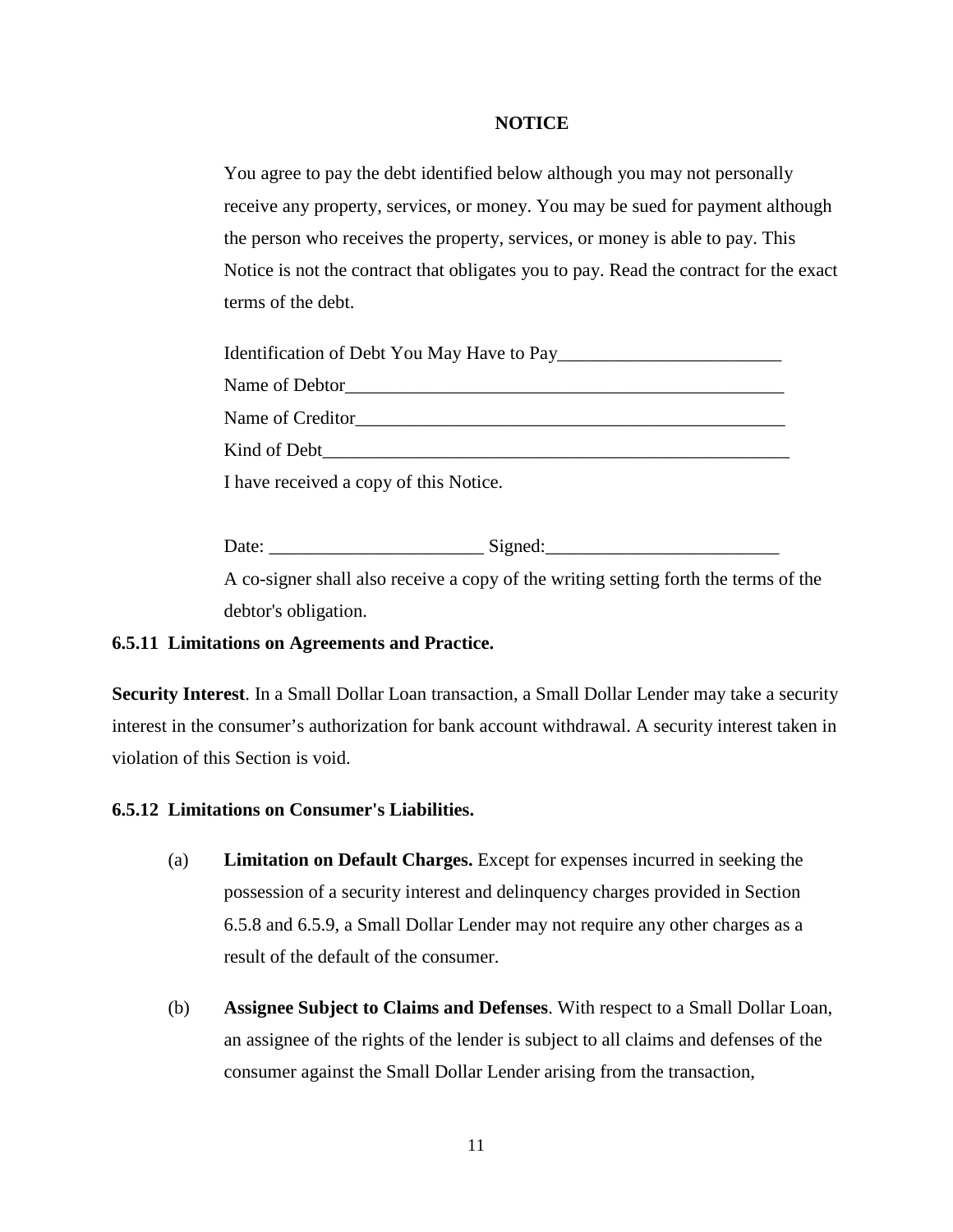notwithstanding that the assignee is a holder in due course of a negotiable instrument.

# **6.5.13. Limitations on Creditor's Remedies.**

- (a) **Pre-Judgment Garnishment Prohibited**. Before entry of judgment in an action against a consumer for a debt arising from a Small Dollar Loan transaction, the Small Dollar Lender may not garnish property or wages of the consumer.
- (b) **Limitation on Garnishment**. After entry of judgment in an action against a consumer for a debt arising from a Small Dollar Loan transaction, a creditor must comply with all terms, conditions, and limitations of Tribal Law in garnishing the property of the consumer, including the limitations on property subject to garnishment.
- (c) **Extortionate Extensions of Credit**. If it is the understanding of the Small Dollar Lender and the consumer at the time an extension of credit is made that delay in making repayment or failure to make repayment could result in the use of violence or other criminal means to cause harm to the person, reputation, or property of any person, the repayment of the extension of credit is unenforceable through civil judicial process against the consumer. There is prima facie evidence that the extension of credit was extortionate if the finance charge or annual percentage rate exceeds one thousand two hundred percent (1200%) and the creditor then had a reputation for the use or threat of use of violence or other criminal means to cause harm to the person, reputation, or property of any person to collect extensions of credit or to punish nonpayment.
- (d) **Unconscionable Transactions**. Where the court finds that, having regard to the risk and to all the circumstances, the cost of the loan is excessive and that the transaction is harsh and unconscionable, the court may:
	- 1. reopen the transaction and take account between the creditor and the debtor;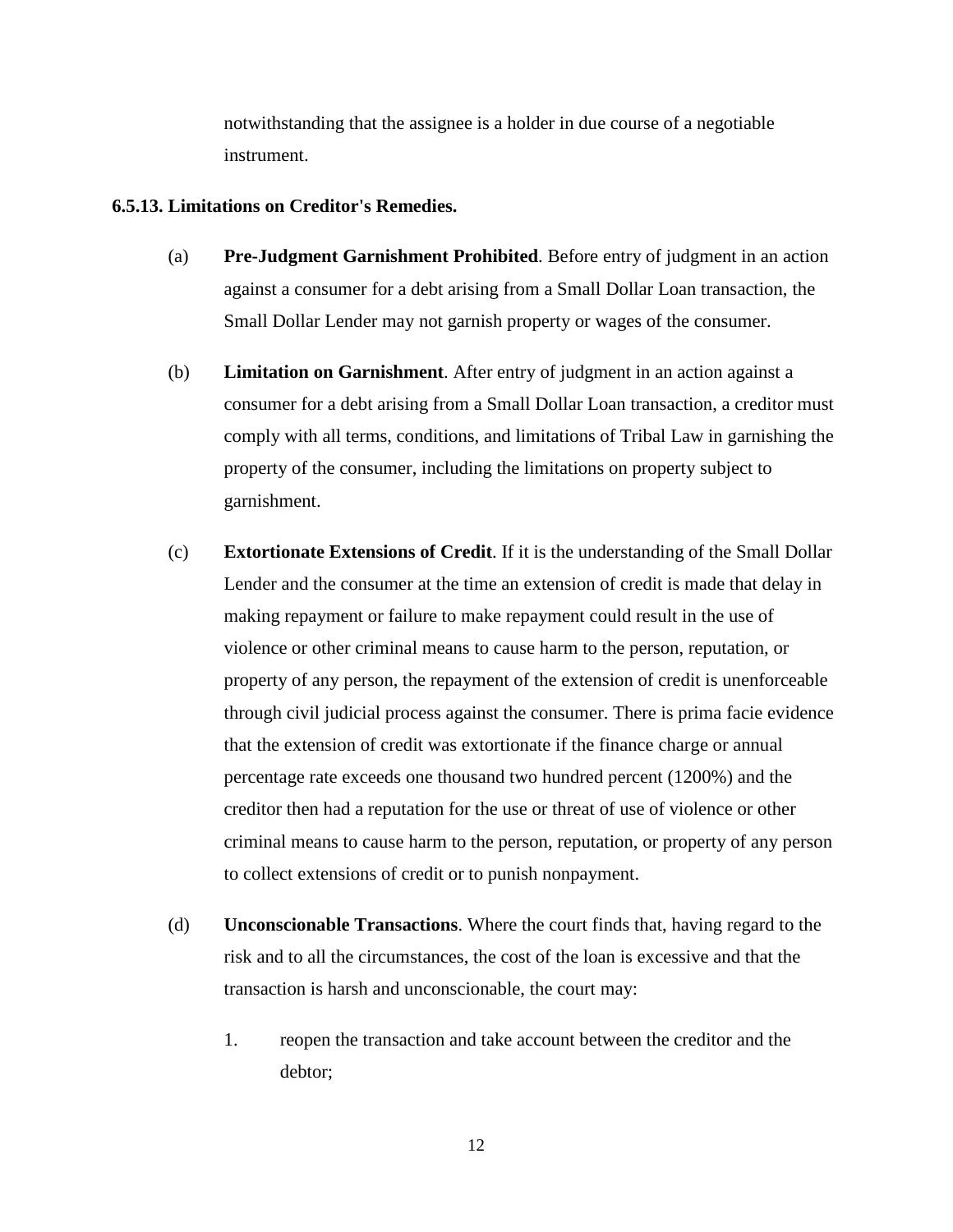- 2. set aside either wholly or in part or revise contract made in respect of the money lent.
- (e) **Unconscionable Debt Collection**. If a creditor or a person on his behalf engages in or is likely to engage in unconscionable conduct in collecting a debt arising from a Small Dollar Loan transaction, the Court may grant an injunction and award the consumer any actual damages she/he has sustained. In applying this Section, consideration shall be given to the following:
	- 1. using or threatening to use force, violence, or criminal prosecution against the consumer or members of her/his family;
	- 2. communicating with the consumer or a member of his family at frequent intervals or at unusual hours or under other circumstances so that it is a reasonable inference that the primary purpose of the communication was to harass the consumer;
	- 3. using fraudulent, deceptive, or misleading representations such as a communication which simulates legal process or which gives the appearance of being authorized, issued, or approved by a government, governmental agency, or attorney at law when it is not or threatening or attempting to enforce a right with knowledge or reason to know that the right does not exist; and
	- 4. causing or threatening to cause injury to the consumer's reputation or economic status by disclosing information affecting the consumer's reputation for creditworthiness with knowledge or reason to know that the information is false, communicating with the consumer's employer before obtaining a final judgment against the consumer, disclosing information affecting the consumer's credit or other reputation to a person with knowledge that the person does not have a legitimate business need for the information, or disclosing information concerning the existence of a debt known to be disputed by the consumer without disclosing that fact.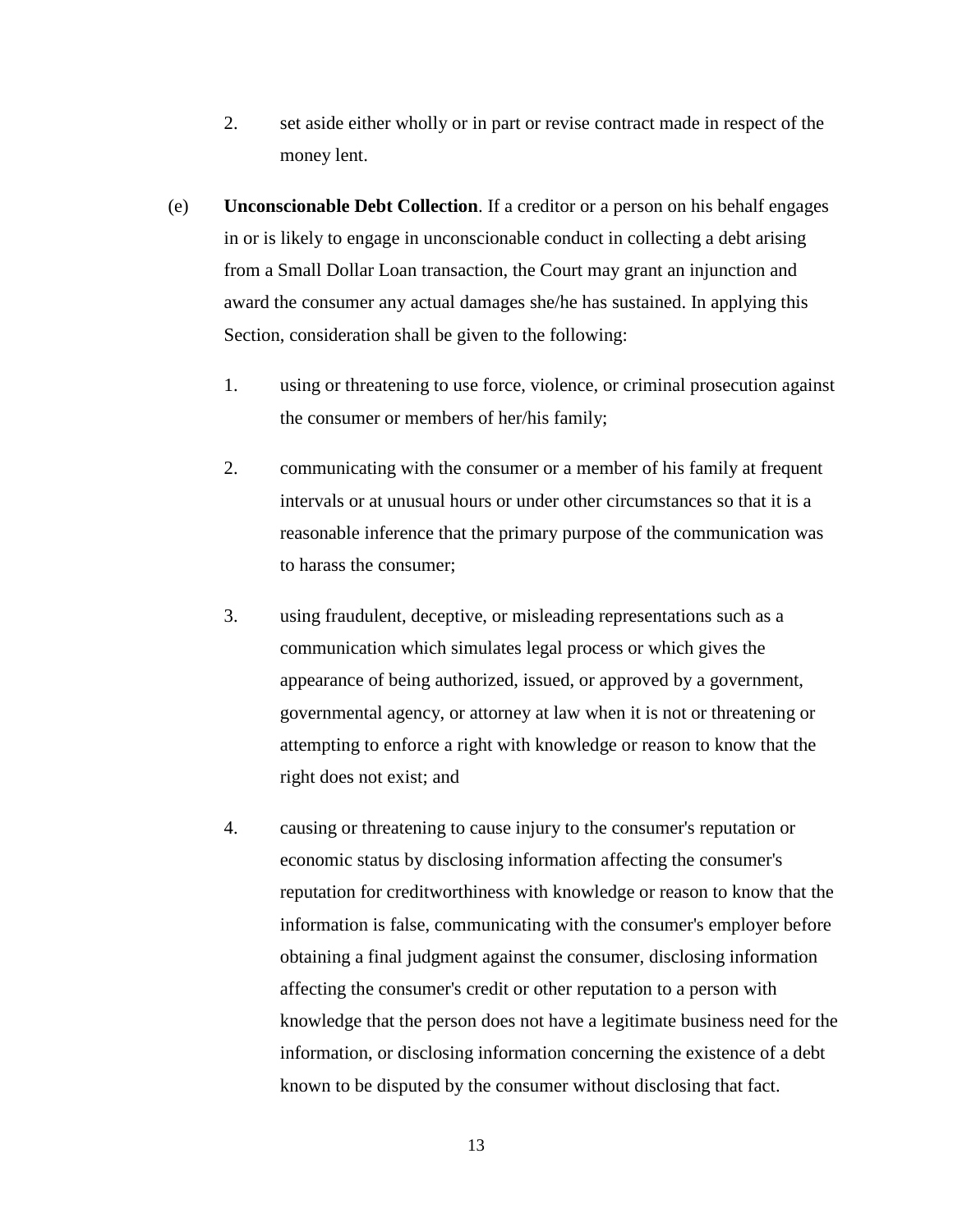- (f) **Hearing to Determine Unconscionability**. If it is claimed or appears to the Tribal Court that the agreement or transaction may be unconscionable, or that a person has engaged in or is likely to engage in unconscionable conduct in collecting a debt, the parties shall be afforded a reasonable opportunity to present evidence as to the claim. If the Tribal Court finds unconscionability under this Section, the Tribal Court may award reasonable fees to the attorney for the consumer. If the Trial Court does not find unconscionability, and the consumer or debtor knew his claim to be groundless, the Court may award reasonable fees to the attorney for the party against whom the claim was made.
- (g) **Default.** An agreement of the parties to a Small Dollar Loan transaction with respect to default on the part of the consumer is enforceable only to the extent that the consumer fails to make a payment as required by the agreement. If the consumer has been in default for ten (10) days, the creditor shall give written notice, electronic or by mail, or in person to the consumer, notification of the consumer's right to cure, the amount of payment and date by which payment must be made to cure the default.
- (h) **Right to Cure**. After Default, a Small Dollar Lender may accelerate maturity of the unpaid balance of the obligation, take possession of or enforce a security interest in collateral after notice of the consumer's right to cure is given, but in no case shall the creditor take possession of collateral or proceed against the consumer except in conformity with tribal law. At any time the consumer may cure the default by paying the amount of all unpaid sums due, plus any unpaid delinquency. For Small Dollar Open End Lines of Credit, the obligation is the unpaid balance of the account. Cure restores the consumer to his rights under the agreement as though the default had not occurred. With respect to subsequent defaults on the same obligation which occur within twelve (12) months after an earlier default as to which a creditor has given a notice of the consumer's right to cure, this provision gives the consumer no right to cure and imposes no limitation on the creditor's right to proceed against the consumer or collateral, but the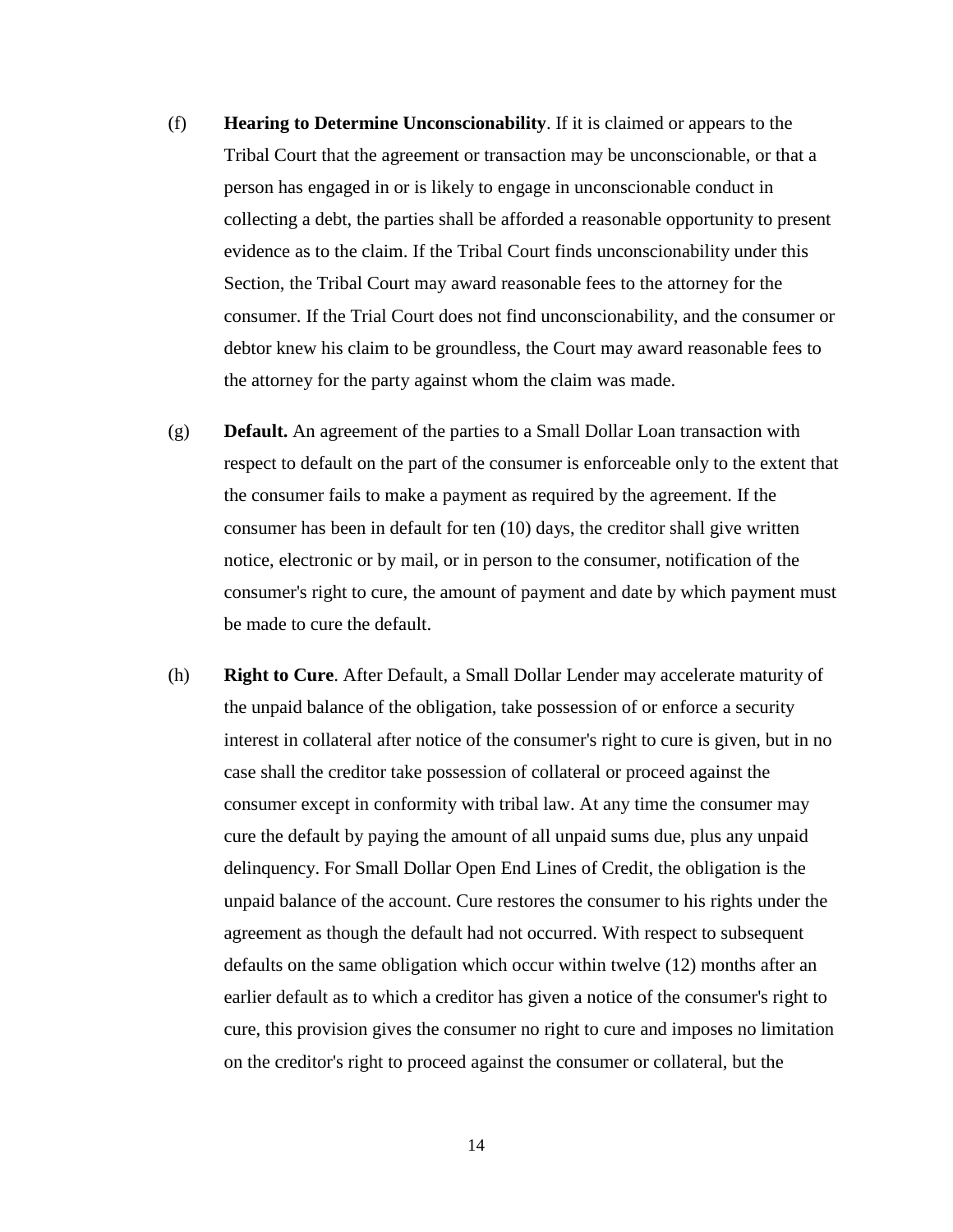creditor may not proceed against the consumer or collateral except in accordance with tribal law.

# **6.5.14. Consumer's Remedies.**

- (a) **Effect of Violations**. If a Small Dollar Lender violates any provisions of this Chapter, the consumer has a cause of action to recover actual damages and a right to recover from the person violating this Chapter a civil penalty in an amount determined by the Court. No action may be brought more than two (2) years after the scheduled or accelerated maturity of the debt. Violations of this Chapter shall not impair rights on a debt except as otherwise noted.
- (b) **Limitations on Liability of Creditor.** A creditor is not liable for a civil penalty if he corrects the violation, pays any refund due, and notifies the consumer within forty-five (45) days of its occurrence.
- (c) **Costs and Fees**. In an action in which it is found that a creditor has violated this Chapter, the Court shall award to the consumer the costs of the action and to his attorneys, their reasonable fees.

## **6.5.15 Remedies.**

- (a) Failure to comply with any provision of the Sokaogon Chippewa Community Ordinances, Chapter 6, Section 6.5, or the administrative rules, is a civil infraction. Each separate violation is a separate civil infraction; and each day that a violation continues to exist constitutes a separate civil infraction.
- (b) Civil penalties shall be payable to the Sokaogon Chippewa Community.
- (c) In addition to other remedies, any violation of Code Section 6.5 is declared to be a nuisance and may be enjoined or abated by any process available to the Sokaogon Chippewa Community or any aggrieved private citizen by law.
- (d) **Civil remedies**. Nothing in this Section is intended to prevent any person from pursuing any available legal remedies.